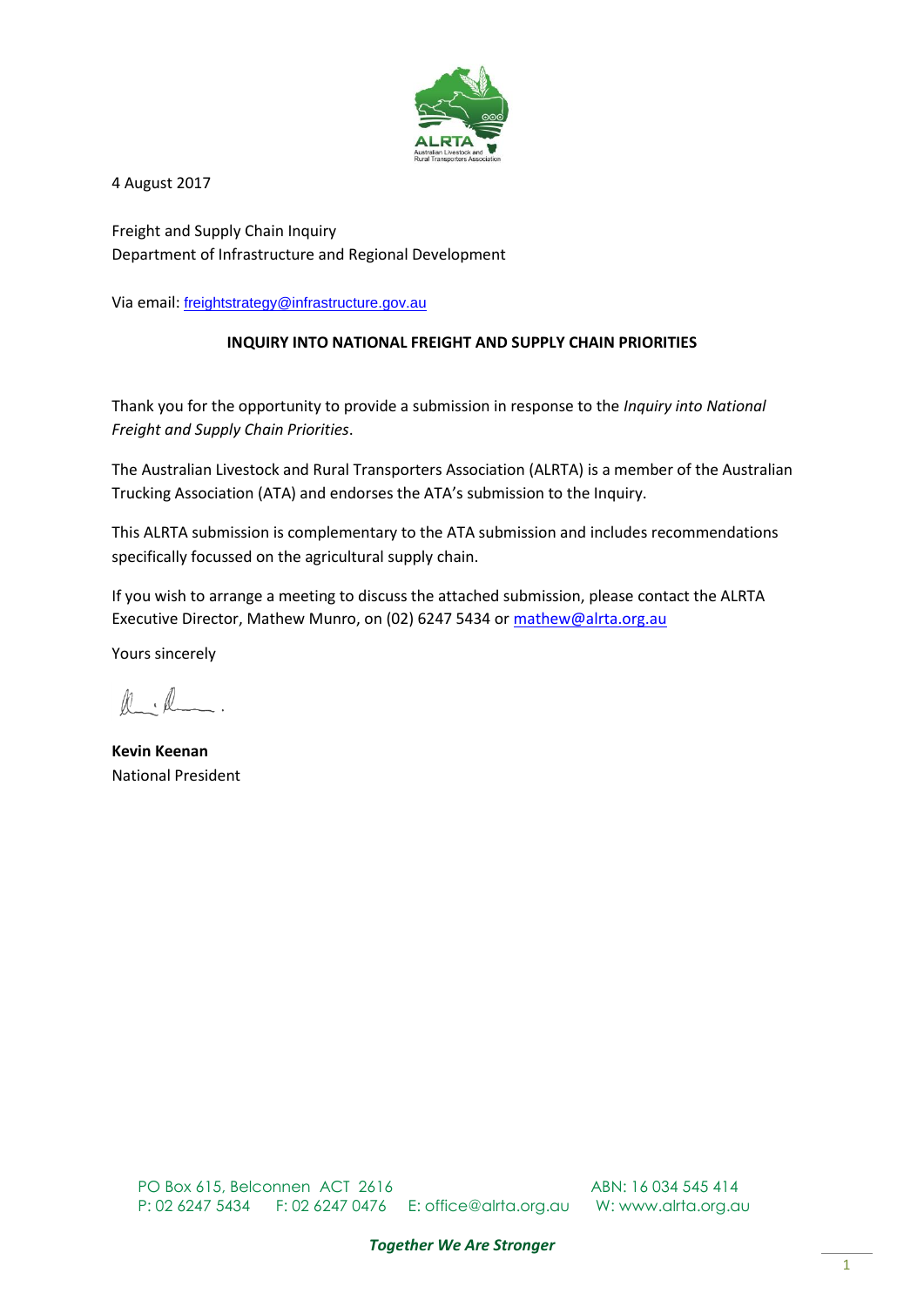

## **SUBMISSION TO THE**

# **INQUIRY INTO NATIONAL FREIGHT AND SUPPLY CHAIN PRIORITIES**

**4 August 2017**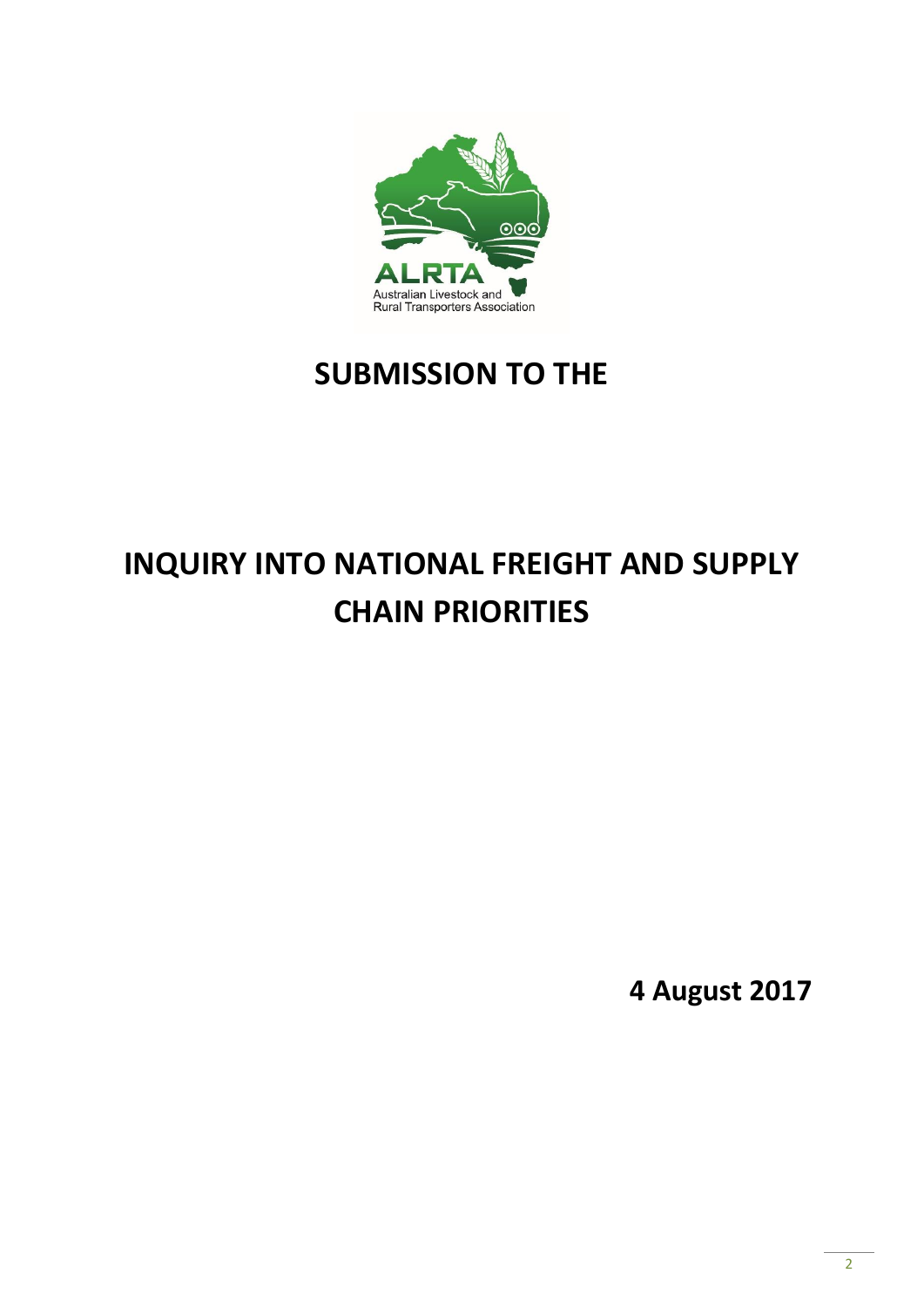## **1.0 Introduction**

The Australian Livestock and Rural Transporter's Association (ALRTA) is pleased to offer this submission to the *Inquiry into National Freight and Supply Chain Priorities*.

The ALRTA is an industry association registered under the *Associations Incorporation Act 1991* in the Australian Capital Territory. The association is governed by a National Council made up of elected representatives from our six state-level associations in New South Wales, Victoria, Queensland, Western Australia, South Australia and Tasmania.

Membership of our state level associations comprises 850 road transport businesses servicing Australia's agricultural supply chain.

## **2.0 Context**

There are tantalising new opportunities for Australian agriculture on our doorstep. In this 'Asian Century' we sit poised to capitalise on our potential as a global food bowl, supplying agricultural commodities to a new Asian middle class that is demanding quality meat, milk, grain, vegetables and fibre from trusted suppliers.

Already, over two-thirds of our agricultural production is exported, contributing 20% of our total export earnings. Yet, we are three times more reliant on land transport than our international competitors, and together with New Zealand, Australia has the highest total transport cost for exports across all countries in the OECD.

Realistically, Australia has an abundance of land while Asia has an abundance of labour. In terms of freight movements, the most likely economic scenario is that Australia will supply primary materials to Asia, and Asia will supply manufactured goods to Australia.

The bulk of these primary materials will be sourced from regional and remote parts of Australia.

To ensure that we are globally competitive, it is imperative that Australia can deliver agricultural commodities from our farms and processors to world markets in the most efficient manner possible.

For this reason, the Australian *National Freight and Supply Chain Strategy* must have a strong focus on the agricultural supply chain. More specifically, the following priorities should be progressed:

- 1. Rapid resolution of heavy vehicle charging and investment reform;
- 2. Improving road service level standards in rural and regional Australia; and
- 3. Improving road access for high productivity vehicles.

## **3.0 Priority 1: Heavy Vehicle Charging and Investment Reform**

The ALRTA strongly supports the recommendations made by the ATA concerning overcharging, independent decision making and road investment reform.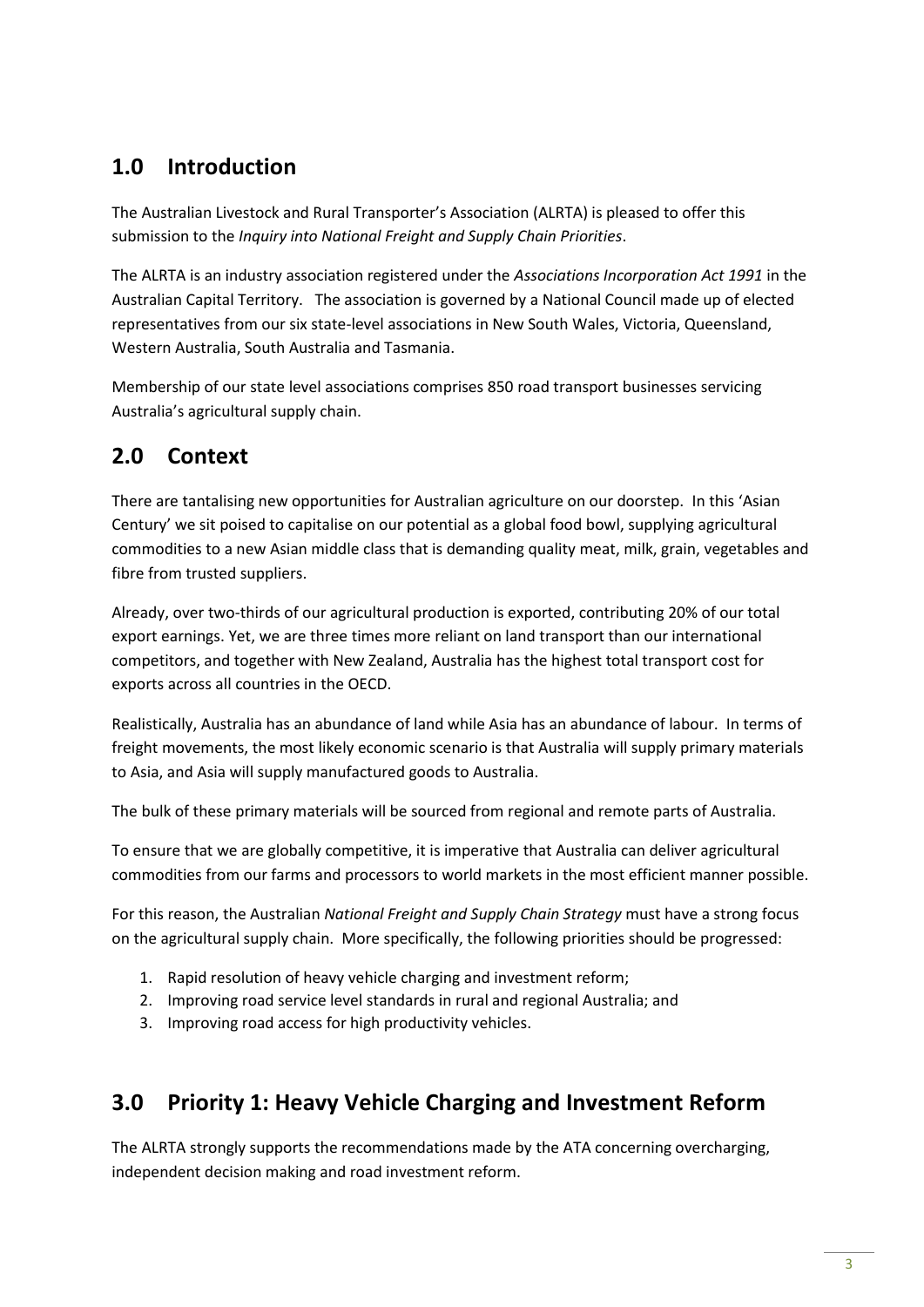In considering the ALRTA recommendations in the following sections of this submission, we ask Australian Governments to take into account that:

- Heavy vehicle operators have been overcharged by more than \$200m annually since the 2014 PAYGO review; and
- Only 25% of total fuel tax revenue is currently spent on road infrastructure and maintenance.

The heavy vehicle sector is very much prepared to pay its own way. However, we strongly object to paying more than our fair share.

While overcharging heavy vehicles may assist government budgets in the short-term, taxing commercial road transport above cost recovery is a 'false economy' that unnecessarily increases the cost of doing business in Australia. Ultimately this practice will decrease our relative international competitiveness – to the detriment of our economy as a whole - and longer-term government budgets.

## **4.0 Priority 2: Improving Road Service Level Standards**

#### **4.1 Rural and Regional Roads**

While relatively sparsely populated, it is Australia's rural, regional and remote areas that produce our food, fibre, wood and mineral exports.

This is the backbone of Australia's export economy. When all else fails, people still require food, clothing, shelter and energy.

Road transport is typically the first and last link of our agricultural supply chains, bringing vital supplies to our production centres and taking value-added produce to our markets.

Many of the same roads that service our farms also support a burgeoning domestic tourist industry as baby boomer retirees join the ever-growing ranks of the 'grey nomads'.

However, the current state of roads in most parts of rural Australia is appalling.

Chronic under investment over successive Federal, State and Local Governments has resulted in a general decline in road quality, to the point that local authorities are threatening to reduce road access or impose speed restrictions at the very time when we should be doing quite the opposite.

Even when access is maintained, poor quality roads add significant cost to transport tasks because journeys take longer, maintenance costs are higher and the risk of road trauma is increased.

#### 4.1.1 Important Rural Freight Routes in Distress

Over the last century, grain, fibre and livestock production has increased dramatically in what was once considered more marginal agricultural regions. In the past 30 years, technological advances have resulted in heavy vehicles becoming far more powerful, larger and capable of safely carrying much heavier loads.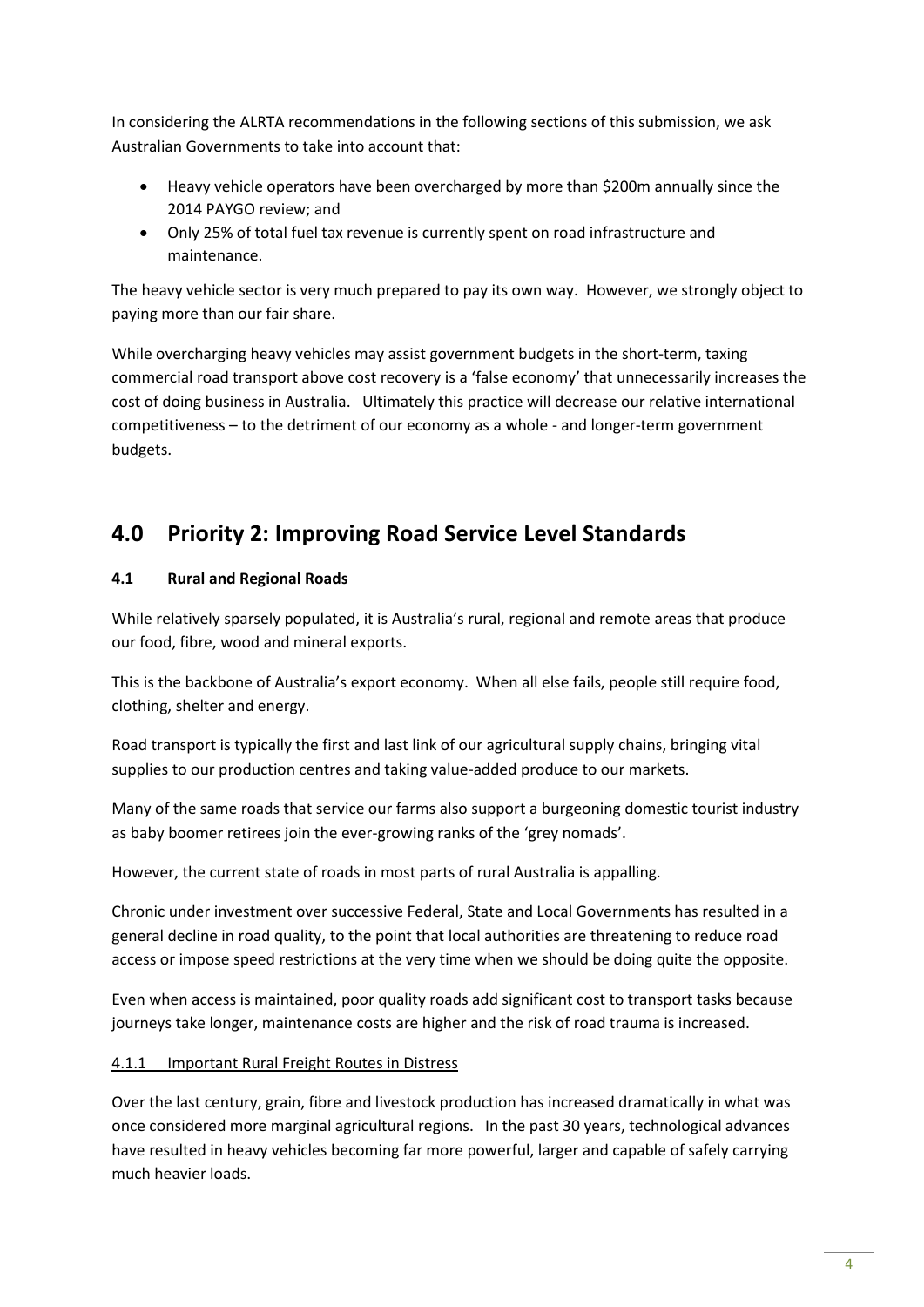Yet most of the roads servicing Australia's agricultural production zones have not had a significant upgrade in 70 years or more.

Across Australia, there are numerous examples of important rural freight and tourism routes that are in distress – far too many to list in this submission.

Many of these routes are country highways or 'cross highway' roads that run between country highways – roads that taxpayers would generally expect to be 'up to the task' of moving rural produce efficiently and safely delivering tourists through the region.

Some examples include:

- Major 'pinch points' around Gunnedah and Temora that prevent road trains from servicing a much larger area of the state;
- Unsafe road design on Buckets Way and Thunderbolt's Way that result in alarmingly regular fatalities often involving heavy vehicles;
- Sections of the Murray Valley Highway lacking shoulders, overtaking lanes and rest areas;
- Sections of the Burnett Highway with dangerous bends, poor edges and regular flooding;
- Sections of the Riverina Highway in a generally poor state of repair;
- Even the Newell Highway is not able to provide continuous road train access for its entire length; and
- General lack of floodproofing right across QLD and NSW.

#### 4.1.2 Current Grant Funding Programs

The ALRTA acknowledges that Federal and State Governments have allocated several pools of money to assist in improving rural and regional roads. For example, Australian Government Programs include:

- Roads to Recovery
- Black Spot
- Heavy Vehicle Safety and Productivity
- Bridges Renewal
- National Highways
- Northern Australia Roads
- Beef Roads

Most State and Territory Governments also allocate a proportion of funding to regional roads projects (e.g. NSW Fixing Country Roads Program and allocations announced in the 2017/18 VIC Budget.)

However, the reality is that these programs are just scratching the surface. Even with all of these programs, important rural freight and tourism roads continue to decline. Each program is a welcome, but relatively small band-aid solution, for what is a major problem of national significance.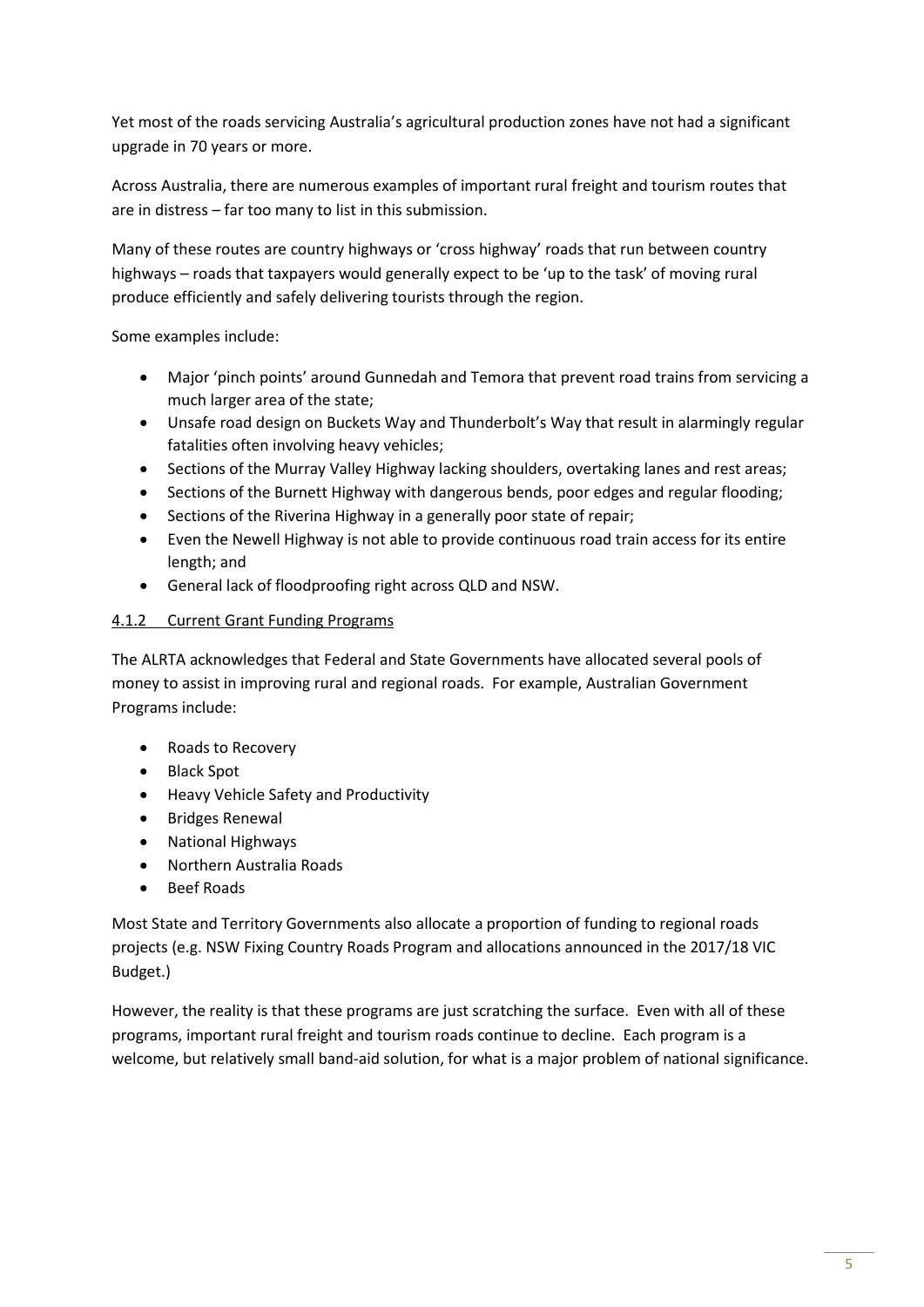#### 4.1.3 Longer-Term Solutions

A long-term sustainable solution may yet become available through the current land transport charging and investment reform process. However, this process has now been underway in various forms for more than a decade and governments have yet to decide on a model for a new system - let alone begin the transition.

Australia cannot afford to wait another decade or more for these reforms to be agreed, implemented and long-term infrastructure plans developed.

#### 4.1.4 Australia Must Act Now to Maximise Return on Investment

In a globally competitive market, small price differentials can potentially shift trade flows from Australian producers to lower price competitors located further away. If Australia does not act now to lift the standard of our country roads, a significant part of the 'windfall gain' arising from burgeoning trade with Asia will never reach the farm gate.

Failure to capture the full economic benefit of the agricultural boom now, will decrease our ability to invest in regional road infrastructure well into the future.

It makes economic and commercial sense for Australia to immediately begin the process of identifying our most important economic and tourism roads across rural and regional Australia, and to make the necessary investment to drive down freight costs on these corridors as soon as possible - so as to maximise the return on that investment.

**Recommendation 1:** That the Australian Government establish a national fund of at least \$1bn to improve the standard of key rural freight and tourism roads. In allocating the fund, the Australian Government should:

- Consult with agricultural producers, rural carriers, processors, exporters and tourism stakeholders to identify our most important freight routes in rural and regional Australia;
- Assess the quality of each freight route;
- Establish a minimum service level standard for the rural freight and tourism network;
- Prioritise upgrades on key freight routes to rapidly remove critical safety and productivity bottlenecks;
- Establish a longer-term plan to upgrade the entire network to meet the minimum service level standard; and
- Leverage matching funds from State and Local Governments to maximise overall upgrade potential and ensure that all current programs are working towards a common goal.

#### **4.2 Road-Side Effluent Disposal Facilities**

In stark contrast to New Zealand, Australian Governments do not provide managed road-side facilities for heavy vehicles to dispose of livestock effluent generated in transit.

This situation is placing public safety and our entire livestock production chain at risk.

If Australian Governments are serious about protecting public safety and enhancing the domestic and export livestock production chain we must: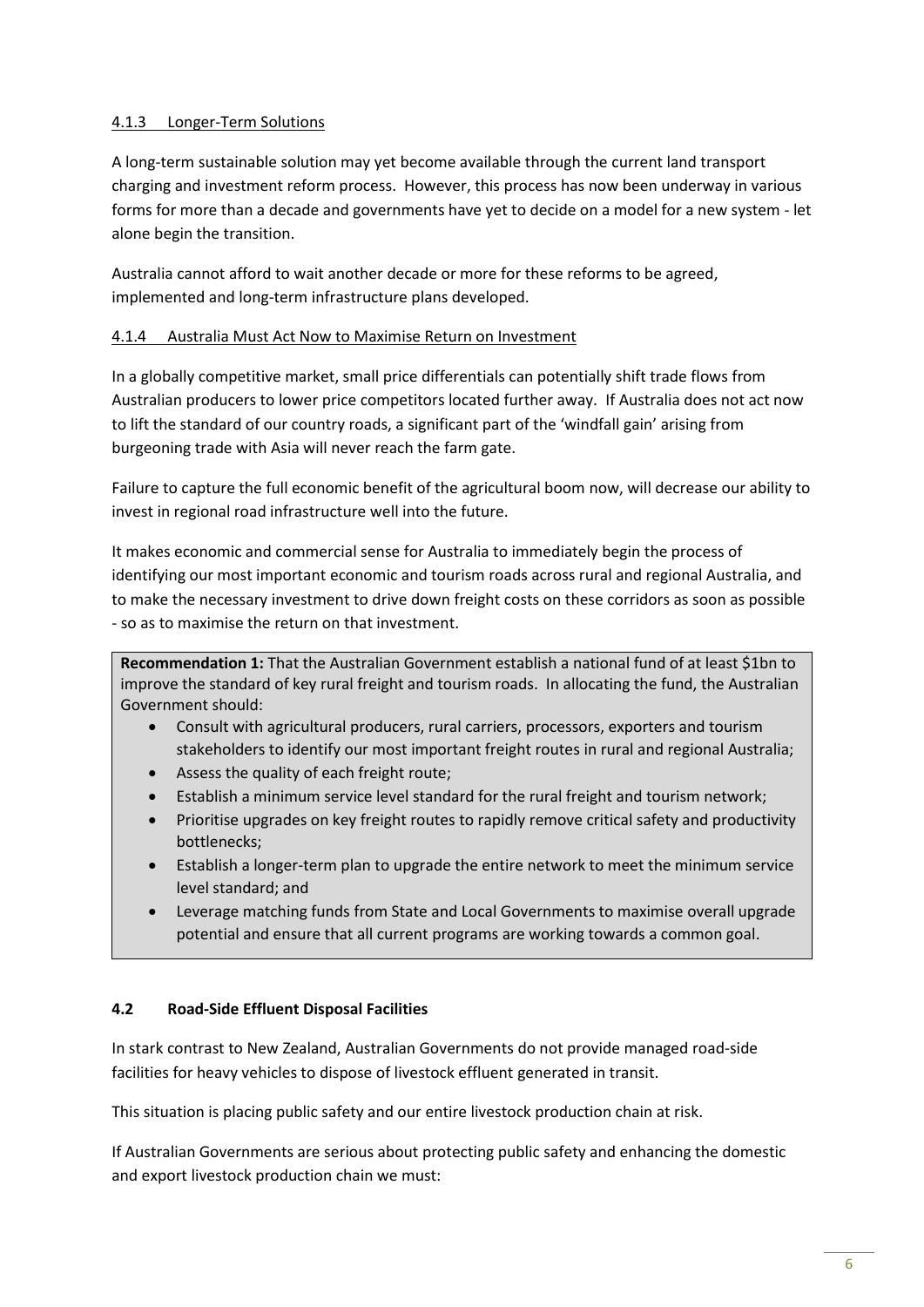- 1. Establish a network of roadside effluent disposal facilities on key freight routes; and
- 2. Compel livestock producers to appropriately prepare animals prior to road transport.

#### 4.2.1 Why is Effluent Containment Important?

Effluent control on public roadways is important for number of reasons:

- **Safety:** Concentrated effluent on roadways or spilling onto vehicles in transit can be a safety issue. Motorcyclists are particularly at risk from effluent spills.
- **Animal welfare:** Excessive effluent is uncomfortable for animals and promotes disease, and slipping and falling of animals in transit.
- **Commercial:** Animal skins are devalued when stained by effluent.
- **Amenity:** Public amenity can be decreased when excessive effluent is present.
- **Biosecurity:** Effluent is a known vector for the transmission of infectious diseases and invasive weeds.
- **Environment:** Effluent can cause contamination of waterways.

To put the problem in perspective, the Federal Government has estimated that an outbreak of foot and mouth disease would cost between \$40b - \$60b to the national economy. Livestock effluent is a known disease vector but little is being done to provide a decent network of truckwashes and managed effluent disposal sites.

Further, in some parts of Australia, such as SE QLD, major meat processors are facing significant risks associated with the ongoing operation of their business because of local concerns about effluent impacting public amenity. This problem is becoming more acute as urban encroachment continues to accelerate.

#### 4.2.2 Why is Effluent Lost in Transit?

Livestock can lose up to 5% of their weight as effluent during transit if feed and water curfews are not applied prior to transport. A trailer deck can typically accommodate 40 cattle weighing approximately 600kg each. 5% of this total weight equates to around 1200kg or 1200lt in liquid form.

Even when a standard 300lt effluent tank is fitted to a trailer (which is not mandatory or even common in most parts of Australia), it can only capture around 25% of excessive effluent production. Capturing effluent in tanks on the road also creates a secondary problem concerning the disposal of captured effluent.

There is no network of disposal sites for captured effluent. Major livestock processing facilities are not required to provide dumping areas, primary producers are reluctant to accept it onto their property and it may not be deposited in public places.

#### 4.2.3 What is Being Done?

The loss of effluent from a heavy vehicle is routinely treated as a load restraint breach under the *Heavy Vehicle National Law 2013 (HVNL)*.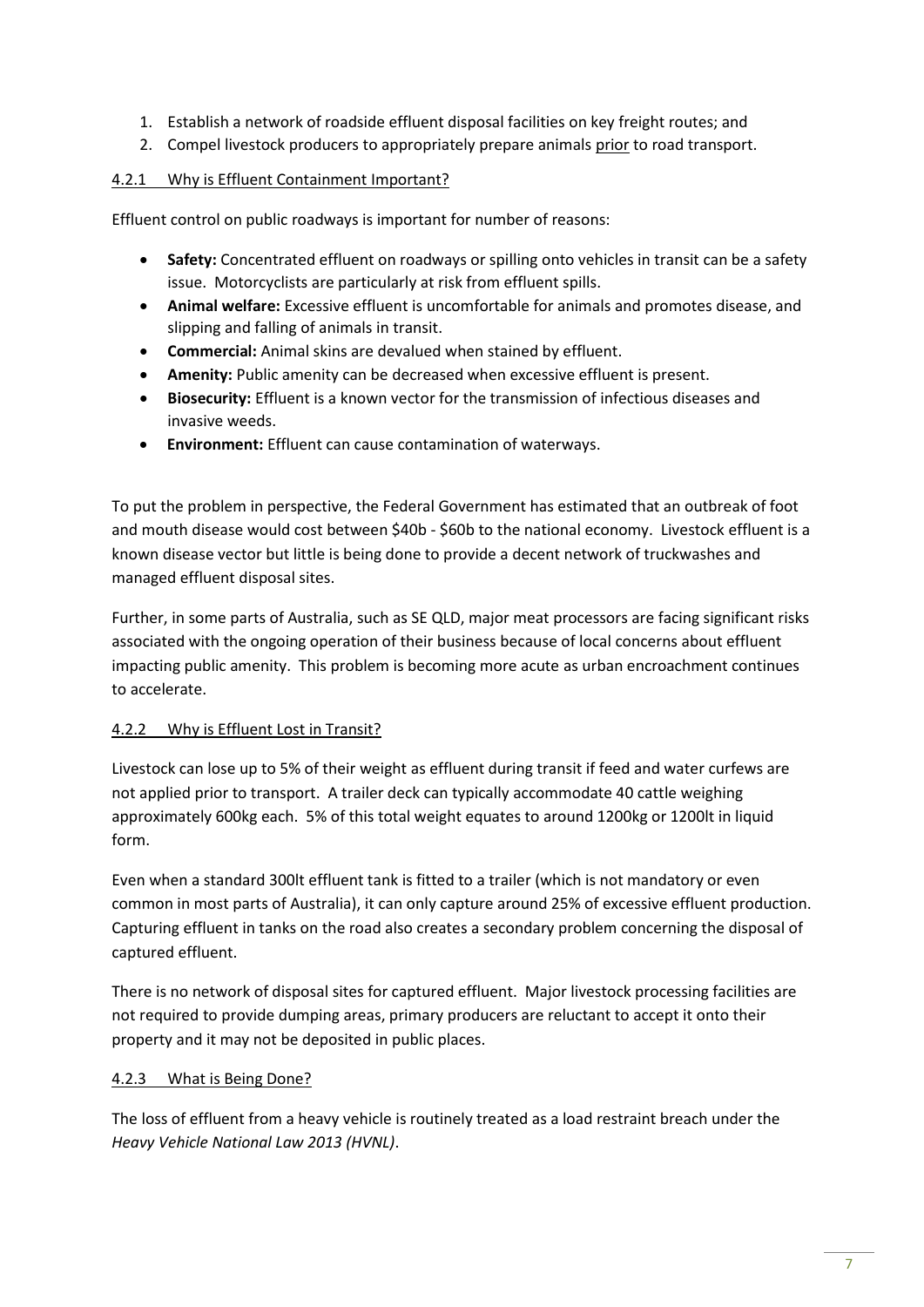The ALRTA is working with the National Transport Commission to improve HVNL chain of responsibility laws to compel livestock producers to identify and address risks arising from feeding practices prior to road transport. The aim of this endeavour is to reduce the volume of effluent entering the transport chain.

However, while improving the legal framework will minimise effluent production, it cannot eliminate it entirely.

In New Zealand, National and Regional Governments are jointly funding, building and operating purpose-built livestock effluent disposal facilities on public roads.

This is exactly what is needed in Australia for the livestock supply chain to co-exist and grow alongside an expanding urban population.

ALRTA has inspected the facilities in NZ and has compiled a large amount of information on facility types, costs and management options. To demonstrate the concept in Australia, the ALRTA is liaising with Australian Governments at the Federal, State and Local level to access grant funding to establish Australia's first managed roadside effluent disposal facility in SE QLD – a high priority 'hot spot'.

#### 4.2.4 A Sustainable Infrastructure Solution

According to the ABS publication *Value of Agricultural Commodities Produced, Australia, 2015-16* the total value of '*Livestock slaughterings and other disposals'* is approximately \$21b. Most of these livestock will have been transported by road within Australia on at least one occasion.

Like New Zealand, Australia is heavily reliant on heavy vehicles to transport livestock between supply chain parties, including to processors or ports in densely populated areas. Effluent production in transit is a well-known and predictable part of livestock transport activities and it should be expected that significant effluent loads will need to be managed on key livestock freight corridors.

In this regard, there really are but two options:

- 1. Accept that excess effluent will be lost by heavy vehicles onto public roadways; or
- 2. Provide appropriately located roadside sites so that transport operators can capture and dispose of effluent in a managed fashion.

The ALRTA recognises that establishing a network of roadside effluent disposal facilities will come at a significant cost. A basic site will cost around \$250,000 to construct (not including land or slip lanes) and around \$30,000 in maintenance costs thereafter.

However, these facilities are not required on all roads. Rather, they need only be placed strategically on key livestock freight corridors around high risk areas such as major urban population centres.

But how do we pay for an appropriate network of disposal sites?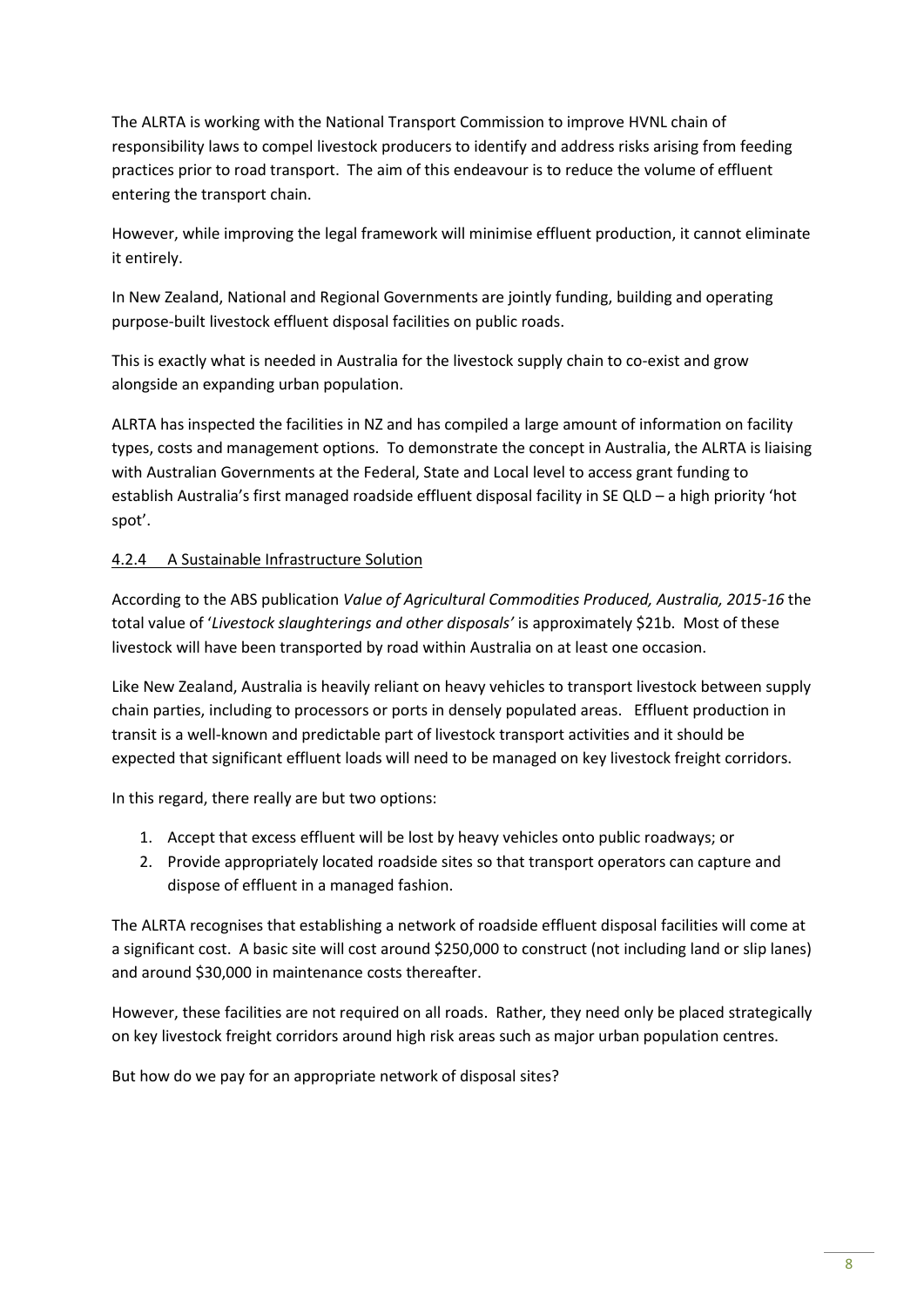Simple - roadside effluent disposal sites must become part of the statutory service level standard applied to key livestock freight routes in Australia. All costs associated with the construction and maintenance of such facilities could then be factored into the cost base for calculating heavy vehicle charges and recovered from industry.

This approach will provide a sustainable funding base and enable road managers to routinely consider the need for strategically placed roadside effluent disposal sites when making road investment decisions over the longer term.

**Recommendation 2:** That the Australian Government develop a plan and sustainable funding mechanism for establishing managed roadside livestock effluent disposal sites on key livestock freight routes in Australia. This should involve:

- Including roadside effluent disposal sites as part of the minimum service level standard for key livestock freight routes;
- Identifying and classifying key livestock freight routes;
- Developing principles for the funding of roadside effluent disposal facilities; and
- Developing regional plans to eventually establish a strategic network of managed sites.

## **5.0 Priority 3: Road Access for High Productivity Vehicles**

Road transport is a significant production cost in the agricultural supply chain. Beef cattle for example have the highest imbedded transport cost of all Australian commodities.

Transport costs significantly affect farm gate returns for individual agricultural producers. Fundamentally, higher transport costs mean lower returns and a decreased ability to reinvest in the productive capability of agricultural enterprises.

There are two obvious ways to drive down transport costs:

- 1. Use more productive vehicles such as b-doubles, b-triples and road trains; and
- 2. Use the most direct route from the point of production to the point of sale, processing or export.

In Australia, high productivity vehicles (HPV) are also known as 'restricted access vehicles' (RAV). The use of such vehicles is limited to certain prescribed parts of the road network under certain prescribed conditions.

In the case of the Australian agricultural supply chain, it is often the case that a HPV can operate for part of an intended journey, but is not legally allowed to operate on the 'first mile' or 'last mile' of a transport task. As a result, either a less productive vehicle must be used or the operator must apply for a permit to access otherwise prohibited parts of the network.

ALRTA member operators report that access decisions made by road managers are expensive, uncertain and often ill-informed.

In some cases, local road managers simply deny access because of unfounded concerns about safety or local amenity impacts and there is little or no recourse for the applicant.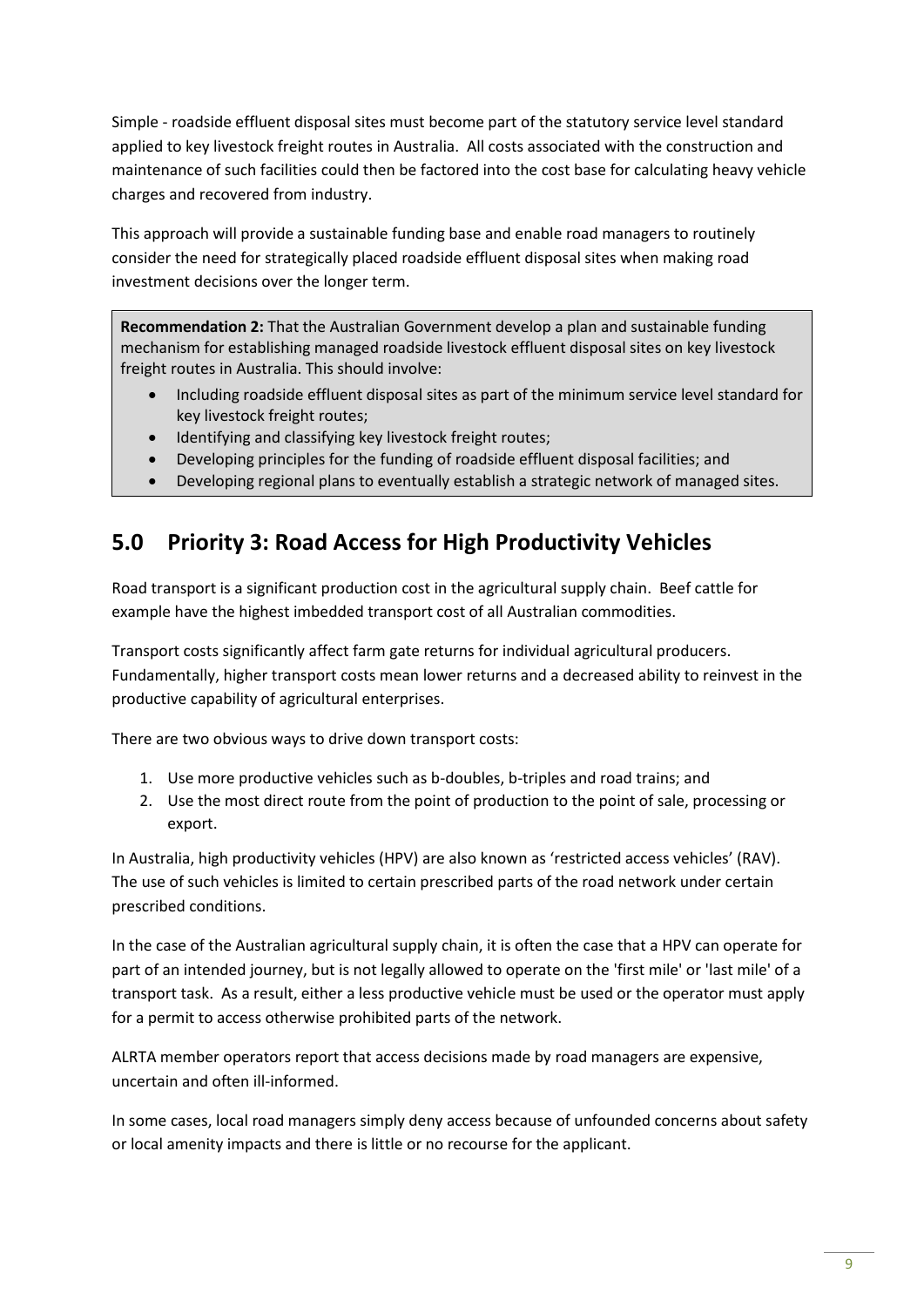In other cases, local authorities are using the permit system to raise revenue rather than protect safety or infrastructure. HPVs are using the 'permitted roads' on an ongoing basis without incident but are forced to pay to do so.

Decisions about HPV access should be based on engineering principles, network design and measurable impacts - not underlying attitudes towards industry or heavy transport or a desire to raise revenue at the local level.

**Recommendation 3:** That the Australian Government investigate and recommend measures for improving road access decisions in Australia including:

- Mandating the Ministerial Guidelines on access decision making;
- Reducing the statutory maximum decision period from 28days to 72hours;
- Allowing independent third party review of decisions;
- Requiring local governments to identify critical roads or infrastructure for which decisions are required and empowering the NHVR to make decisions in all other cases;
- Establishing new 'low use' decision thresholds that would allow HPVs to access rural roads on infrequent occasions (e.g. to pick up a load of livestock from a farm for sale once a year);
- Revise road access guidelines to make it clear that using HPVs on infrequent occasions on ultra-low traffic rural roads is very low risk;
- Examining the possibility of extending HPV network maps right up to a critical infrastructure bottle neck rather than prohibiting use on the entire stretch of road that the bottleneck is located on (i.e. allowing access to all destinations between the approved route and the bottleneck); and
- Abolishing excessive access conditions that add cost without any benefit. For example, the NSW and QLD requirement for vehicles operating at approved higher mass limits should not require entry into the intelligent access program (which tracks all movements at a cost to the operator).

## **6.0 Summary of Recommendations**

**Recommendation 1:** That the Australian Government establish a national fund of at least \$1bn to improve the standard of key rural freight and tourism roads. In allocating the fund, the Australian Government should:

- Consult with agricultural producers, rural carriers, processors, exporters and tourism stakeholders to identify our most important freight routes in rural and regional Australia;
- Assess the quality of each freight route;
- Establish a minimum service level standard for the rural freight and tourism network;
- Prioritise upgrades on key freight routes to rapidly remove critical safety and productivity bottlenecks;
- Establish a longer-term plan to upgrade the entire network to meet the minimum service level standard; and
- Leverage matching funds from State and Local Governments to maximise overall upgrade potential and ensure that all current programs are working towards a common goal.